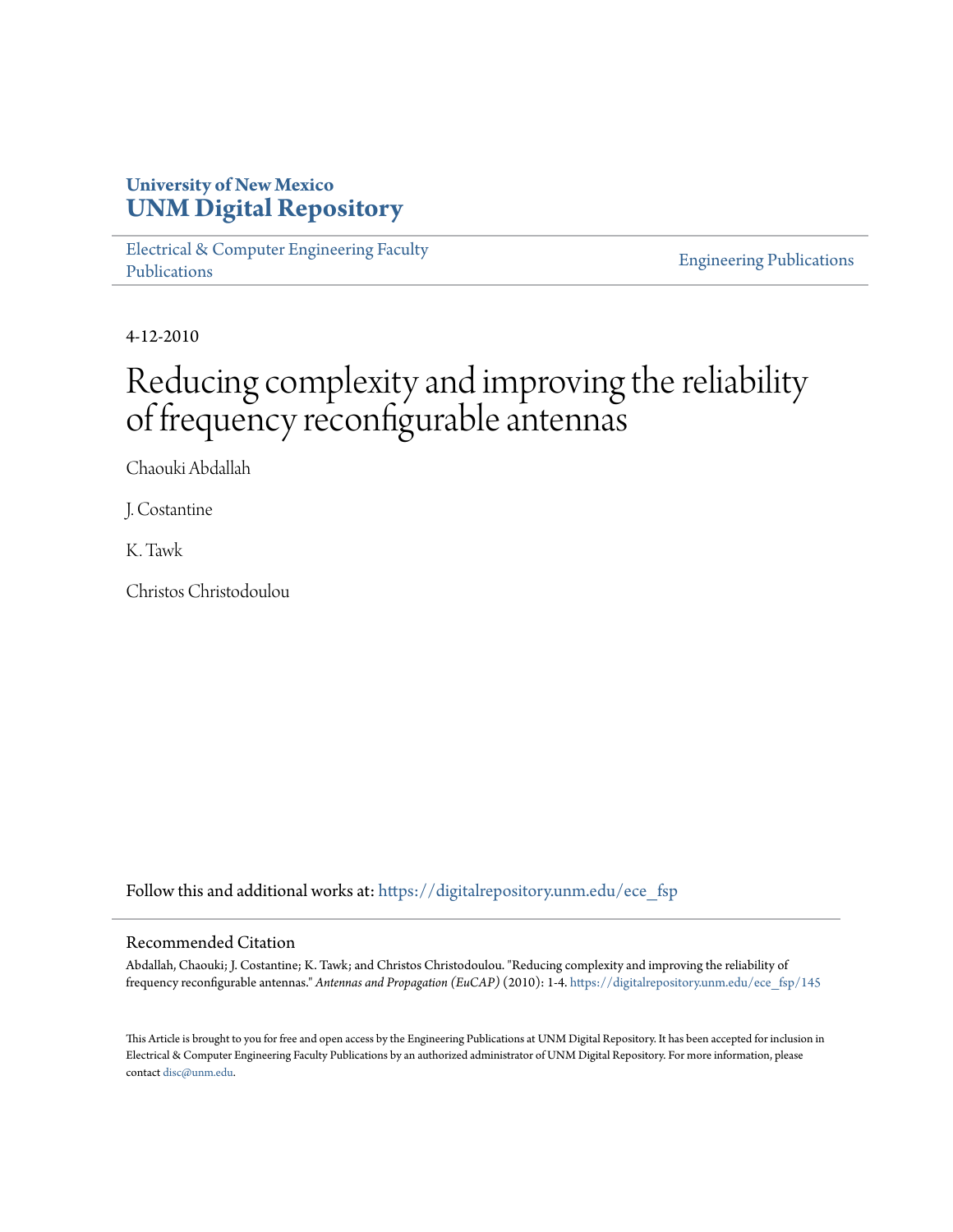## Reducing Complexity and Improving the Reliability of Frequency Reconfigurable Antennas

J. Costantine, Y. Tawk, C. G. Christodoulou, C. T. Abdallah

*Electrical and Computer Engineering Department, University of New Mexico, Albuquerque, NM 87131, USA {jmc08,yatawk,christos,chaouki}@ece.unm.edu* 

*Abstract***— In this paper the complexity and reliability of frequency reconfigurable antennas are presented. A new approach for decreasing the complexity of reconfigurable antennas while maintaining the reliability of such structures is discussed. An example is given to prove the validity of the proposed approaches.** 

#### I. INTRODUCTION

Switches are widely used to reconfigure antennas [1- 2]. Despite their advantages, the problem of integrating commercially packaged switches into a reconfigurable antenna arose in [3] where not only the simple open /closed behaviour of the switches has to be addressed but also their impact on the radiation characteristics. The authors in [4] questioned the reliability of RF MEMS installed on antennas subject to carbon contamination.

This paper discusses a new optimization technique for frequency reconfigurable antennas [5]. This technique based on graph models, decreases the antenna structure complexity, without compromising the desired performance. In this paper, we minimize the number of electronic components used to reconfigure antennas, discuss the general complexity of such antennas, their reliability and the correlation between the complexity and reliability of such systems.

#### II. THE GRAPH MODELLING OF RECONFIGURABLE ANTENNAS

A graph is a collection of vertices connected together by lines called edges or links [5].A graph may be either directed or undirected**.** In a directed graph, the edges have a determined direction while in an undirected graph edges may be traversed in either direction. Fig. 1 shows example of directed and undirected graphs.

The vertices represent physical entities and the edges indicate the existence of functions relating these entities. If one is graph modelling antennas, then a possible modelling rule may be to create an edge between two vertices whenever their physical connection results in a meaningful antenna function [5].

Edges may have weights associated with them in order to represent costs or benefits that are to be minimized or maximized. An example of a weighted graph is shown in Fig.1. A path is an ensemble of edges connecting two vertices and its weight is defined as the sum of the weights of its constituent edges. For example if a switch is connecting two parts of an antenna system then a weight might represent the connection distinctive direction.



Fig.1 An example of an undirected as well as directed graph with weighted edges

There are several ways of graph modeling reconfigurable antennas. Rules for graph modelling Switchreconfigured antennas are discussed in [5] in order to optimize antenna structure redundancy.

#### III. RECONFIGURABLE ANTENNAS GENERAL COMPLEXITY

Every edge in a graph modelling a reconfigurable antenna represents the activation of a switch or any other reconfiguration technique. The increase in the number of edges in a graph model adds to the complexity of the system. Therefore the complexity of a reconfigurable antenna is calculated from the size of the graph which is represented by the number of edges existing in that particular graph for all possible connections. This definition of complexity is different than other definitions of complexity such as computational complexity. This complexity expression is shown in Eq. 1:

$$
C = NE \tag{1}
$$

Where NE represents the number of edges for all possible connections

 The complexity of the antenna [5] shown in Fig.2 is calculated according to Eq. 1 and the graph model of Fig.2. This complexity is shown to be equal to  $C = 6$ .

#### IV.THE COMPLEXITY REDUCTION APPROACH

This approach aims at removing redundancies from the antenna structure in order to reduce costs, losses and complexity.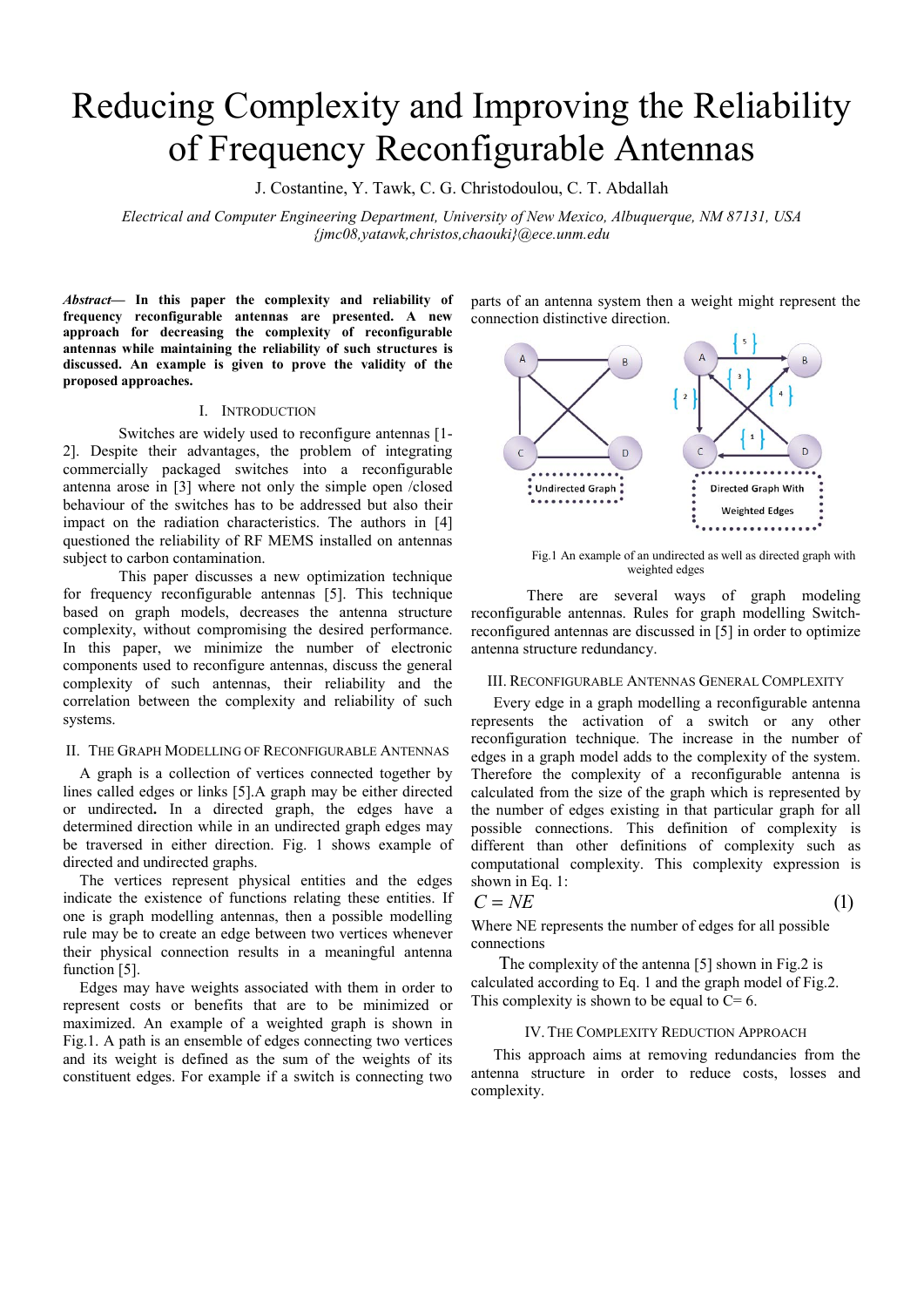

Fig.2 The Antenna in [6] and its graph model

A part is defined as redundant in a reconfigurable antenna if its presence gives the antenna more functions than required and its removal does not affect the antenna's desired performance. The removal of a part from the antenna structure may require a change in the dimensions of the remaining parts in order to preserve the antenna original characteristics. If the number of unique paths in the graph model is larger than the number of configurations, then redundancy might exist in the antenna structure. An example of counting the number of unique paths in a graph model is shown in Fig. 3.

 Based on specific graph modelling rules [5], a set of equations are applied to reconfigurable antenna structures to optimize their topology and minimize their redundancies. As an example we will take the switch reconfigurable antenna shown in Fig. 2 [6]. This antenna is built out of a hexagonal main patch and six trapezoidal parts placed around it. The graph model of this antenna is also shown in Fig.2. This antenna is designed on an FR4 Epoxy substrate ( $\varepsilon$ =4.4) with height =0.32 cm. This antenna is required to have, in addition to its original frequencies of operation when all the switches are off, 3 more configurations as follows:

Configuration 1: 1 GHz, 3.5 GHz, 4.5 GHz

Configuration 2: 2.35 GHz, 3.5 GHz, 4.5 GHz

Configuration 3: 1 GHz, 2.5 GHz, 5 GHz

These frequencies represent a lot of practical applications such as WIMAX, WIFI, and GPS. When all the switches are off this antenna resonates at 3 GHz, 3.5 GHz and 4.5 GHz. The structure redundancy optimization equations [5] for a switchreconfigured antenna composed of many parts are shown in Eq.2(a.b.c) , where NUP represents the minimum number of unique paths in the corresponding graph model, NAC represents the minimum necessary number of antenna configurations and N represents the number of vertices.

$$
NUP = \frac{N(N-1)}{2} \tag{2.a}
$$

$$
NAC = NUP + 1
$$
  
\n
$$
N^2 - N - 2 \times (NAC - 1) = 0 \Rightarrow
$$
\n(2.b)

$$
N = \left\lceil \frac{1 + \sqrt{1 + 8 \times (NAC - 1)}}{2} \right\rceil \tag{2.c}
$$

The application of Eqs.2 to the graph model of this antenna shows that this antenna has a minimum bound of 22 configurations, while the required configurations are 4.

$$
NUP = \frac{N(N-1)}{2} = \frac{7(7-1)}{2} = 21
$$
  
MAC = NUP + 1 = 22

The application of Eq.2.c, reveals that at most 3 vertices are needed in the graph model to achieve these 4 configurations required.

$$
NAC = 4
$$
  

$$
N = \left\lceil \frac{1 + \sqrt{1 + 8 \times (NAC - 1)}}{2} \right\rceil = \left\lceil \frac{1 + \sqrt{1 + 8 \times (4 - 1)}}{2} \right\rceil = 3
$$

The number of switches used has to be reduced to 2 to remove redundant switches. The general shape of the antenna as a six armed hexagon can't be disturbed to preserve the radiation properties especially when all switches are OFF. The designer has to optimize by simulations the placement of the 2 switches to achieve the required frequencies and configurations. The placement of these switches as well as the graph model of the optimized antenna is shown in Fig.4. The S11 plot of this antenna for all possible configurations is shown in Fig.5. Switches are spared and the radiation characteristics are preserved since the antenna's topology is not altered. The radiation pattern at 2.8 GHz in the E plane is shown in Fig.6 when all switches are OFF.



Fig.4 The Optimized structure with its graph model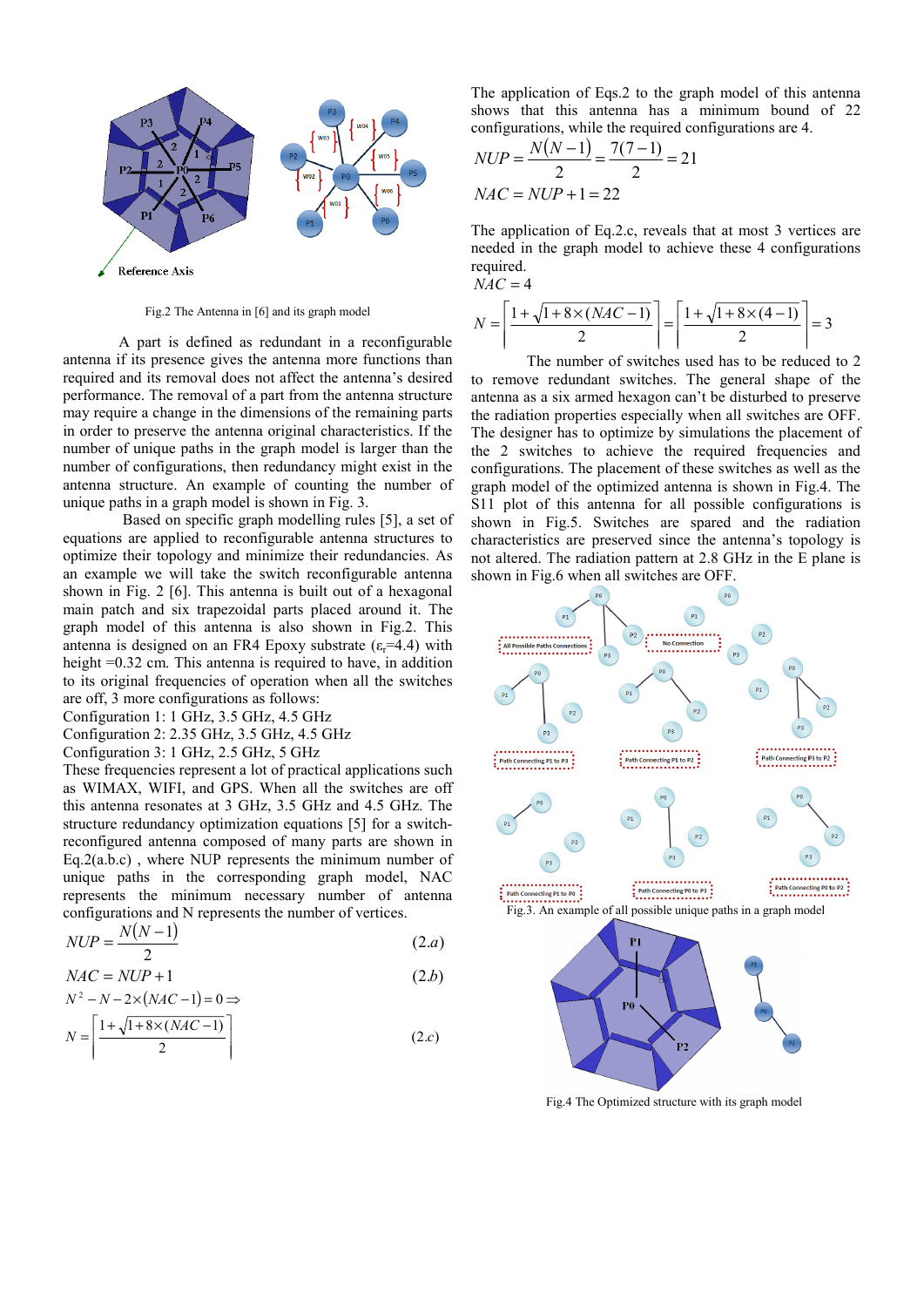

Fig.5. The required configurations as well as the S11 plots for the all the configurations



Fig.6. The E-Plane radiation pattern for the antenna at 2.8 GHz when all switches are OFF

The calculation of the complexity for this antenna after it was optimized reveals that according to Eq.1 and the graph model of Fig.4, the complexity dropped to C=2 .

#### V. THE RELIABILITY OF RECONFIGURABLE ANTENNAS

Reconfigurable antenna reliability depends on the antenna's frequency of operation and its environment of operation. One way of calculating reliability is to relate that reliability to the number of alternative configurations that the antenna has at a certain frequency and the probability of achieving all these configurations. This correlation is also inversely proportional to the number of edges achieving these constellations. In other words the reliability is higher if the number of configurations is higher but it gets decreased by the number of edges or connections to achieve these configurations. The optimum solution will be to have many alternative configurations with a small number of connections. Eq.3 shows this relation:

$$
R(f) = \frac{\sum_{i=1}^{Nc(f)} \sum_{j=1}^{NE_i(f)} P(E_{ij})}{\sum_{i=1}^{Nc(f)} NE_i(f)} \times 100
$$
 (3)

where:

 $R(f)$ = The reconfigurable antenna reliability at a particular frequency f

 $NC(f)$ = The number of configurations achieving the frequency f

NE(f)=The number of edges for different configurations at the frequency f

P(E)= Probability of achieving the edge E

As an example let's take the antenna shown in Fig.2 and calculate the antenna's reliability at 5 GHz. At 5GHz the original antenna has 8 equivalent configurations at this particular frequency [6]. After reducing the number of switches and considering the four required configurations, this antenna radiates at 5 GHz for the third configuration only. Assuming the probability of achieving each edge in each configuration equal to 0.95 then according to Eq. 3:

$$
R(5GHz) = \frac{\sum_{i=1}^{1} \sum_{j=1}^{NE_i(5)} P(E_{ij})}{\sum_{i=1}^{1} NE_i(5)} \times 100
$$

$$
= \frac{P(E_{11}) + P(E_{12})}{2} \times 100
$$

$$
= \frac{2 \times 0.95}{2} \times 100 = 95\%
$$

#### VI.THE CORRELATION BETWEEN THE COMPLEXITY AND RELIABILITY OF RECONFIGURABLE ANTENNAS

It is true that the optimization technique has reduced the general complexity of reconfigurable antenna systems; however an antenna having many different configurations at different frequencies of operation reveals the question of the complexity at each particular frequency. Eq.4 defines such frequency dependent complexity.

$$
C(f) = \max_{i=1, N\in\{f\}} (N E_i(f))
$$
\n(4)

where :

C(f) represents the complexity of the antenna system at a frequency f

NC(f) represents the number of equivalent configurations at a frequency f

 $NE<sub>i</sub>$  (f) represents the number of edges at the configuration i for a frequency f

As an example let's take the antenna shown in Fig.4. This antenna has two configurations that achieve 1 GHz ( configuration 1and configuration 3). The complexity of this antenna at 1 GHz is according to Eq.4:

$$
C(1GHz) = Max(NEi(1)) = Max(1,2) = 2
$$

A correlation can be established between the complexity of an antenna at a frequency f and its reliability at that same frequency. That correlation can be derived from Eq. 3 and it is shown below in Eq.5: